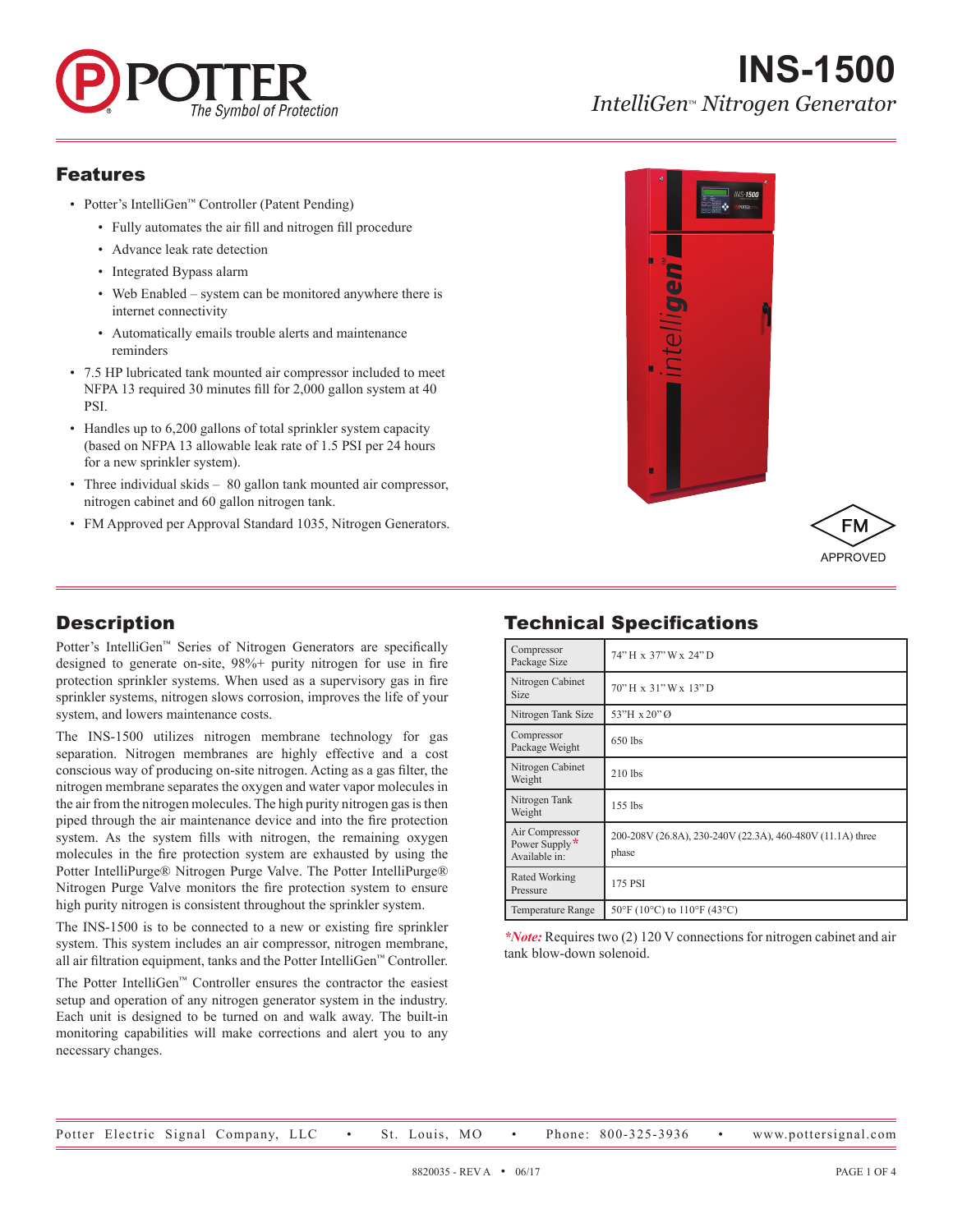

#### Installation

The Potter INS-1500 should be installed in a dry, clean, and well ventilated room with ambient temperatures above 50°F at all times. Allow access to the front for service and place the unit in a location that is conveniently located near fire sprinkler system connections, a drain, and a dedicated electrical connection. The Potter IntelliGen™ Nitrogen Generator should always be installed in an adequately ventilated room. Rapid release of nitrogen gas into an enclosed space displaces the oxygen and can cause an asphyxiation hazard. For detailed installation and operation instructions please refer to the Potter IntelliGen™ Nitrogen Generator Manual #5403646.

#### Cabinet Dimensions

*Fig 1*

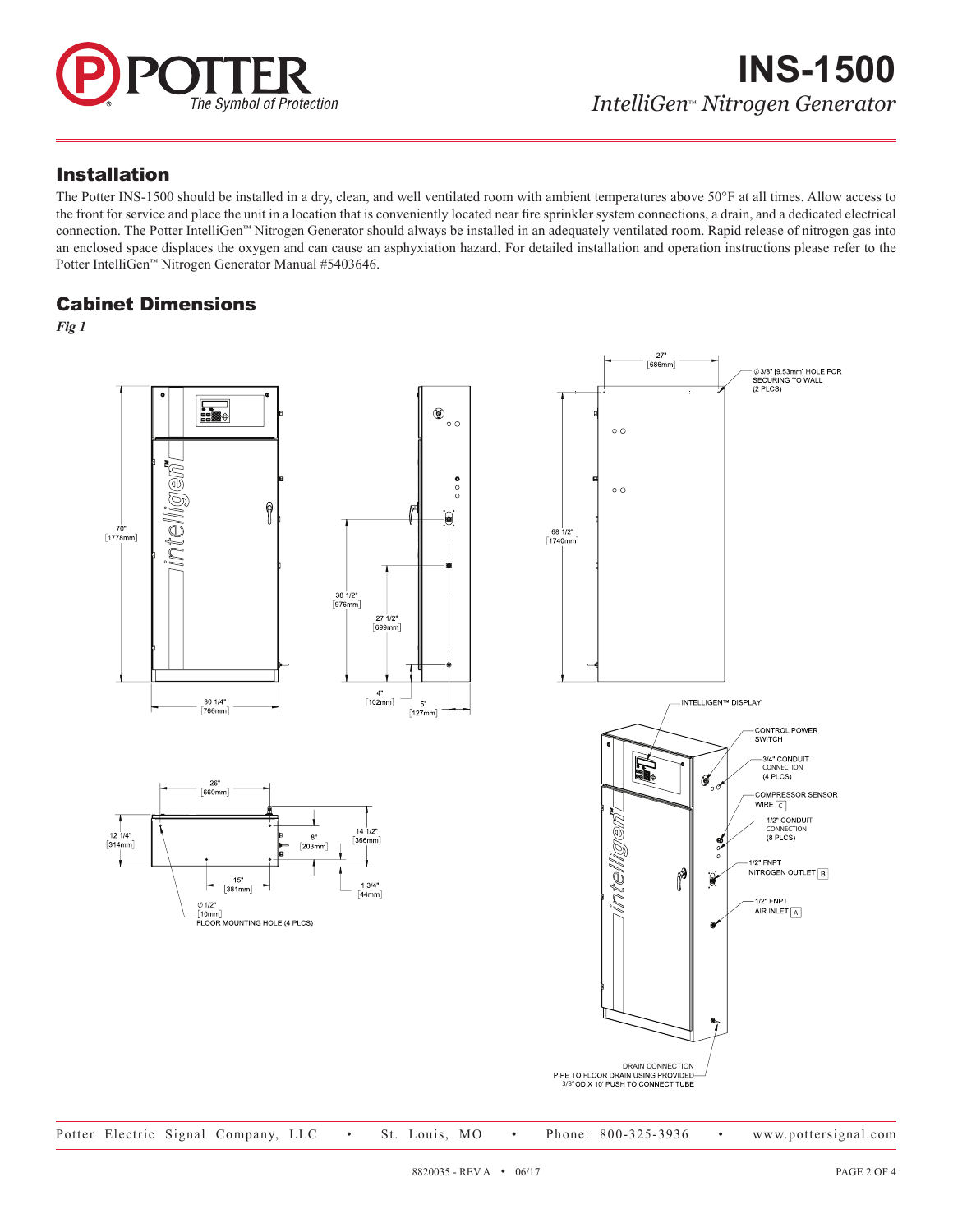

#### Tank Dimensions



9/16 X 7/8 SLOT<br>LOCATED 90° APART<br>ON A ⊘17" BOLT

Potter Electric Signal Company, LLC • St. Louis, MO • Phone: 800-325-3936 • www.pottersignal.com